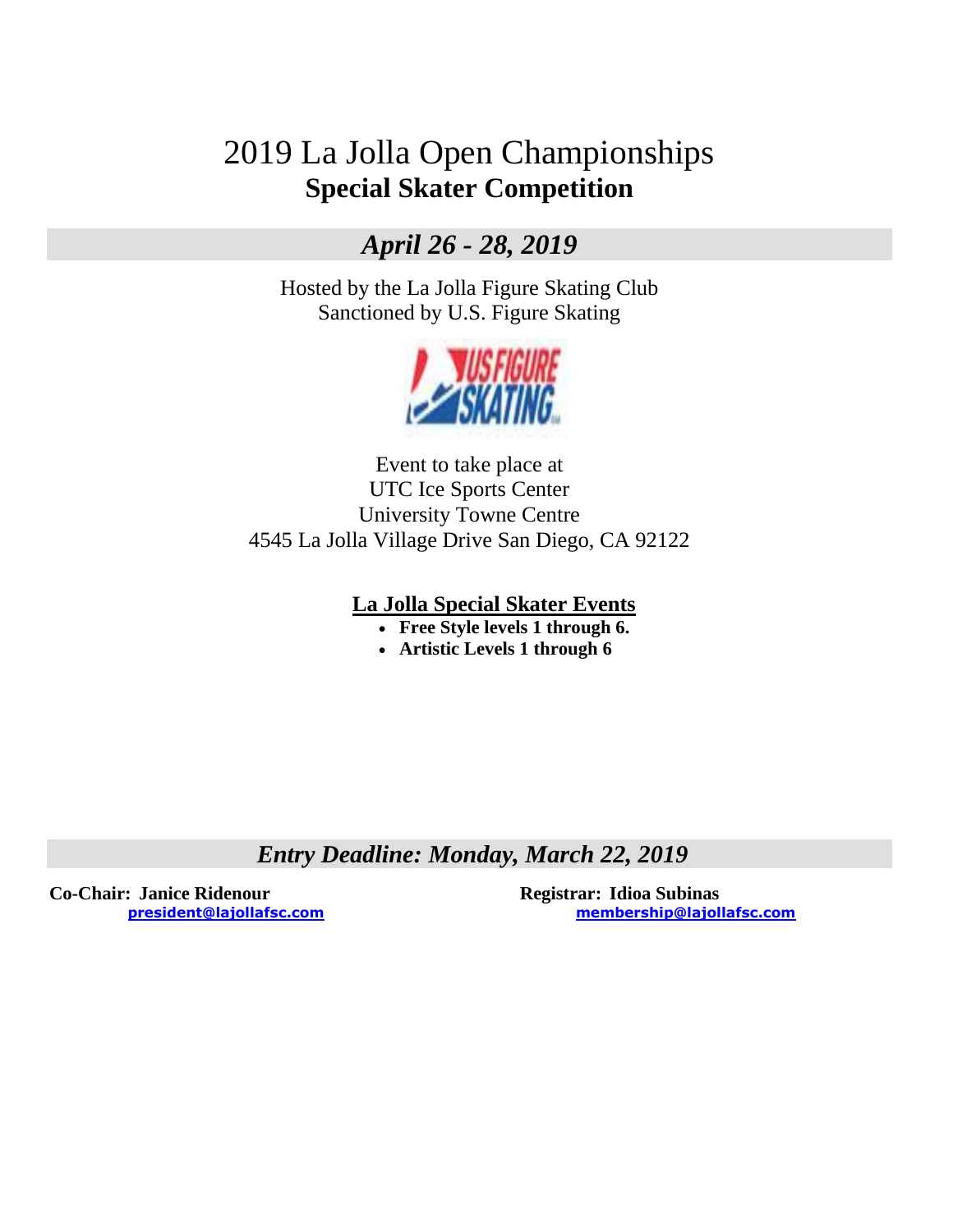## **2019 La Jolla Figure Skating Club Special Skaters Competition April 26 - 28, 2019**

The La Jolla Figure Skating Club invites you to the 2019 La Jolla Open Championships to be held at UTC Ice Sports Center University Towne Centre 4545 La Jolla Village Drive San Diego, CA 92122. The UTC Ice Sports Center is indoors, located in a mall with an overlooking food pavilion. The ice surface measures 185' x 85' with slightly rounded corners. The rink is conveniently located within the Dining Terrace of the University Towne Center Mall.

The La Jolla Open will consist of four sections: U.S. FIGURE SKATING events, Showcase events, Learn to Skate events and Special Skater events.

Events are open to all eligible persons registered with U.S. Figure Skating. The 2019 La Jolla Open Championships will be conducted in accordance with current U.S. Figure Skating Rules and Standards except as noted in this Announcement. Official notices and bulletins will be posted on the official bulletin board at the rink and on the La Jolla Figure Skating Club website [\(www.lajollafsc.com](http://www.lajollafsc.com/) ).

## Special Skater Events to be skated

#### **Free Skate:**

#### **Events to be skated are the Freestyle Programs.**

| Level                    | <b>Duration</b>   | <b>Program Description</b>                    |
|--------------------------|-------------------|-----------------------------------------------|
| <b>Freestyle Level 1</b> | I minute          | Special Olympics Freestyle Level I program.   |
| Freestyle Level 2        | 1 min. 30 seconds | Special Olympics Freestyle Level II program.  |
| <b>Freestyle Level 3</b> | 2 minutes         | Special Olympics Freestyle Level III program. |
| Freestyle Level 4        | 2 minutes         | Special Olympics Freestyle Level IV program.  |
| Freestyle Level 5        | 2 min. 30 seconds | Special Olympics Freestyle Level V program.   |
| Freestyle Level 6        | <b>3minutes</b>   | Special Olympics Freestyle Level VI program   |

#### **Showcase Free Skating**

| Level                   | <b>Duration</b>   | <b>Program Description</b>                    |
|-------------------------|-------------------|-----------------------------------------------|
| <b>Showcase Level 1</b> | I minute          | Special Olympics Freestyle Level I program.   |
| <b>Showcase Level 2</b> | 1 min. 30 seconds | Special Olympics Freestyle Level II program.  |
| <b>Showcase Level 3</b> | 2 minutes         | Special Olympics Freestyle Level III program. |
| <b>Showcase Level 4</b> | 2 minutes         | Special Olympics Freestyle Level IV program.  |
| <b>Showcase Level 5</b> | 2 min. 30 seconds | Special Olympics Freestyle Level V program.   |
| <b>Showcase Level 6</b> | 3 minutes         | Special Olympics Freestyle Level VI program   |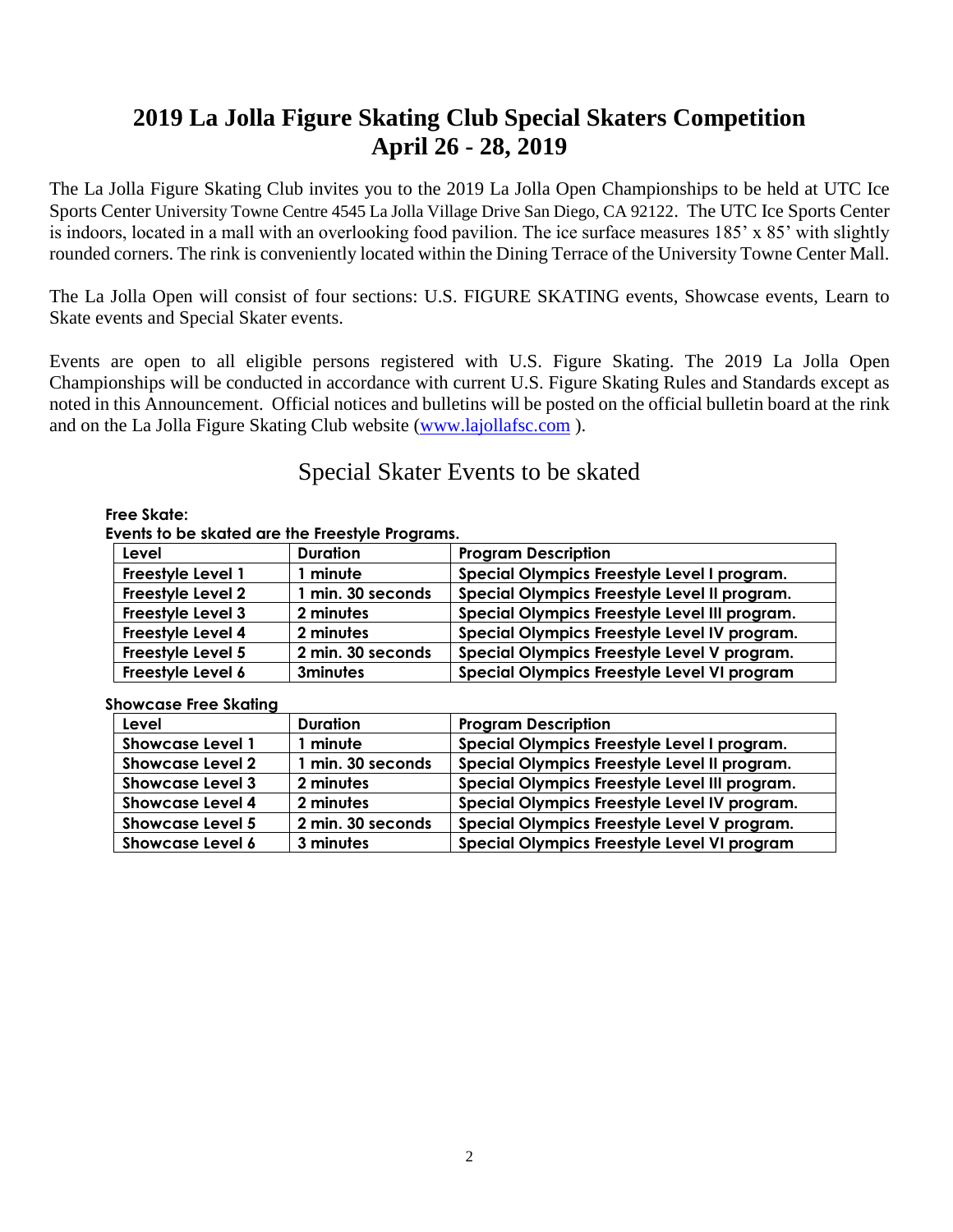## **Showcase Events**

#### **Showcase Events – Basis of Judging:**

All entry qualifications must be attained as of March 22, 2019. Those eligible under U.S. Figure Skating Rules, reinstated skaters and representatives of other governing bodies may compete.

- a. Performances will be judged for theatrical and artistic qualities, from an entertainment standpoint.
- b. Technical skating skill and difficulty will not be rewarded as such; however, skating must be the major element of the performance and of sufficient quality to support the theatrical elements chosen.
- c. *Unintended falls, poorly executed skating elements and obvious losses of control will reduce contestant's marks.*
- d. Jump difficulty is not rewarded in showcase, therefore jumps, if choreographed, should be those performed with style, flow and confidence. Jumps should not be used but as the choreography requires.
- e. Theatrical elements evaluated will include: Energy, poise, acting, pantomime, eye contact, choreography, form, extension and the use of costumes, ice and props.
- f. One performance mark incorporating the 6.0 scoring system will be assigned each performance by each judge. No technical skating mark will be used. Any overtime penalties will be posted with the results.

#### **MUSIC**

Please provide CD's only and have at least one back-up at the arena during competition. The La Jolla FSC is not responsible for poorly recorded CD's. No CD-RW CD's and only one track per CD. Please clearly mark CD with the competitor's name and event. The official competition music must be turned in at the registration table at the time of check in. A duplicate CD should be readily available. Music may be picked up at the registration table following each event. Every reasonable care will be taken, but the La Jolla FSC cannot be responsible for CDs left at the end of the competition. Please have separate CDs for practice and competition.

#### **AWARDS**

Awards will be given for *all* placements for Special Skater events.

**Grouping of events:** Any event may be divided into groups at the discretion of the referee. No final rounds will be skated for events that are divided.

#### **VIDEOTAPING AND/OR PHOTOGRAPHY**

Contractual commitments with our Videographer and Professional Photographer require that we limit all private videotaping and still photographs to your own skater. Any spectator seen shooting either video or stills of a skater other than their own shall be removed from the arena**.** 

## **No flash photography is permitted in the arena at any time**.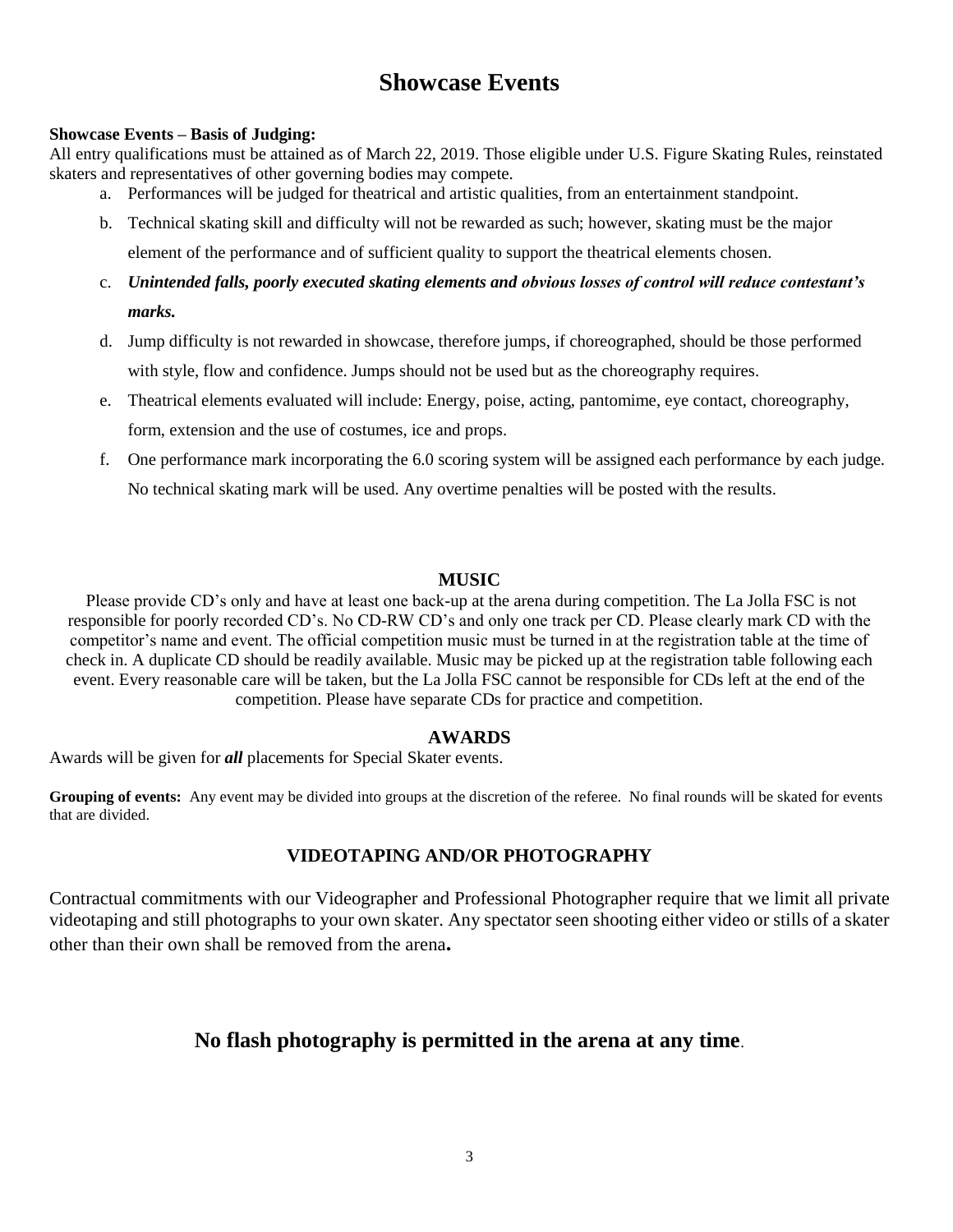## **PRACTICE ICE**

No official practice ice will be offered through the club. Please call UTC Ice directly at 858-452-9110 or check their website www.utcice.com for their freestyle schedule and prices.

#### **SCHEDULE OF EVENTS**

A schedule of events will be available approximately 2 weeks after the close of entries. The information will be posted on the La Jolla Figure Skating Club web [\(http://www.l](http://www./)ajollafsc.com) site as soon as it is available.

### **ENTRY** *DEADLINE* **- Friday, March 22, 2019**

Entries must be submitted online via Entryeeze (www.entryeeze.com ) by midnight March 22, 2019 or postmarked no later than, March 22, 2019. Entries may be accepted after this date at the discretion of the competition committee. A \$25 late fee MUST accompany late entries to be considered. No entries or changes to entries will be accepted after March 26, 2019 for any reason.

#### **ENTRY FEES Special Skater Events :**

**Entry fees should be made payable to the La Jolla Figure Skating Club. The entry fees for the various events are**: **(Processing fees are additional and are not refundable)**

| <b>Freestyle Level 1</b> | \$40       |
|--------------------------|------------|
| Freestyle Level 2        | \$40       |
| Freestyle Level 3        | \$40       |
| Freestyle Level 4        | \$40       |
| Freestyle Level 5        | \$40       |
| Freestyle Level 6        | \$40       |
| <b>Showcase Level 1</b>  | \$40       |
| <b>Showcase Level 2</b>  | \$40       |
| <b>Showcase Level 3</b>  | \$40       |
| <b>Showcase Level 4</b>  | \$40       |
| <b>Showcase Level 5</b>  | \$40       |
| <b>Showcase Level 6</b>  | <b>S40</b> |

**There is a \$25 charge for returned checks.**

.

**Entries are to be sent to: Carylyn Landt** 3635 Calle Colina Roca Alpine, CA 91901 619-445-3260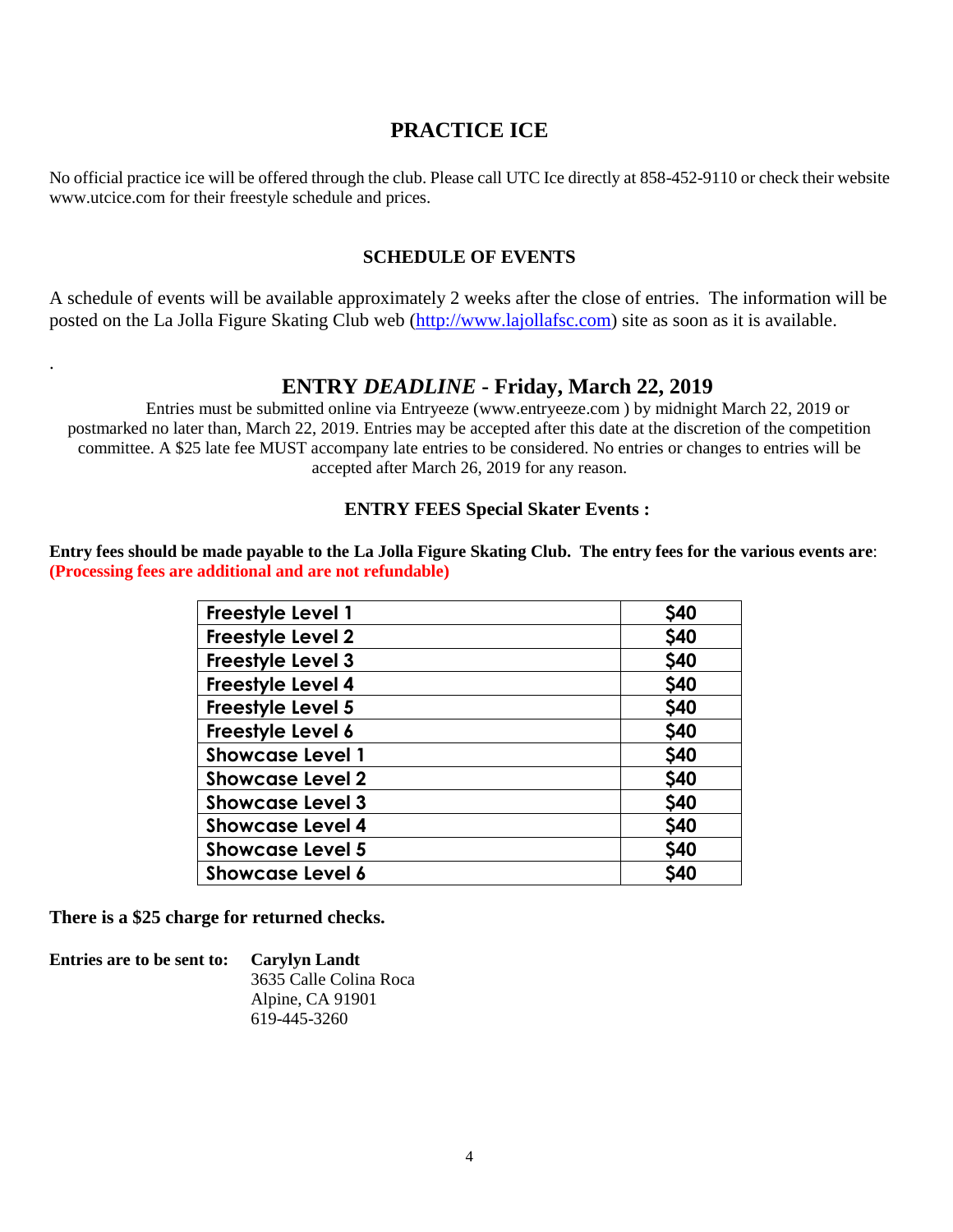## **Special Skaters Official Entry Form (Page 1)**  *Entry Deadline: March 22, 2019*

| <b>U.S. FIGURE SKATING#:</b>          |            |                     |               |
|---------------------------------------|------------|---------------------|---------------|
| <b>Competitor Name</b>                |            | <b>Male</b>         | <b>Female</b> |
| <b>Address:</b>                       |            |                     |               |
| City:                                 |            | State:              | Zip:          |
| <b>Birthdate:</b>                     |            | Age on 3/22/2019:   |               |
| <b>Phone: Day time :</b>              |            | <b>Evening</b>      |               |
| <b>Competitor Email Address:</b>      |            |                     |               |
| Coach:                                |            | <b>Coach Phone:</b> |               |
| <b>Coach Email Address:</b>           |            |                     |               |
| <b>Home Club:</b>                     |            |                     |               |
| <b>Is the Skater Vision Impaired?</b> | Yes        | N <sub>0</sub>      |               |
| Is the Skater Hearing Impaired?       | <b>Yes</b> | N <sub>0</sub>      |               |
| List any physical impairments         |            |                     |               |
| <b>Partner Name:</b>                  |            |                     |               |

**Please indicate which event(s) you are entering by placing an "X" in the column(s) following the event(s) you plan to enter.**

|                   |                         | <b>Entry Fees</b> |                   |  |
|-------------------|-------------------------|-------------------|-------------------|--|
| <b>Free Skate</b> | Freestyle 1             | \$40              |                   |  |
|                   | Freestyle 2             | \$40              |                   |  |
|                   | Freestyle 3             | \$40              |                   |  |
|                   | Freestyle 4             | \$40              |                   |  |
|                   | Freestyle 5             | \$40              |                   |  |
|                   | Freestyle 6             | \$40              |                   |  |
| <b>Artistic</b>   | <b>Artistic Level 1</b> | \$40              |                   |  |
|                   | <b>Artistic Level 2</b> | \$40              |                   |  |
|                   | <b>Artistic Level 3</b> | \$40              |                   |  |
|                   | <b>Artistic Level 4</b> | \$40              |                   |  |
|                   | <b>Artistic Level 5</b> | \$40              |                   |  |
|                   | Artistic Level 6        | \$40              |                   |  |
|                   |                         |                   | <b>Total Fees</b> |  |

 **Coach signature to verify the skater is entered in the correct event(s).**

**Coach Signature: \_\_\_\_\_\_\_\_\_\_\_\_\_\_\_\_\_\_\_\_\_\_\_\_\_\_\_\_\_\_\_\_\_\_\_\_\_\_\_\_\_\_\_\_\_\_\_\_\_\_\_\_\_\_\_\_\_\_**